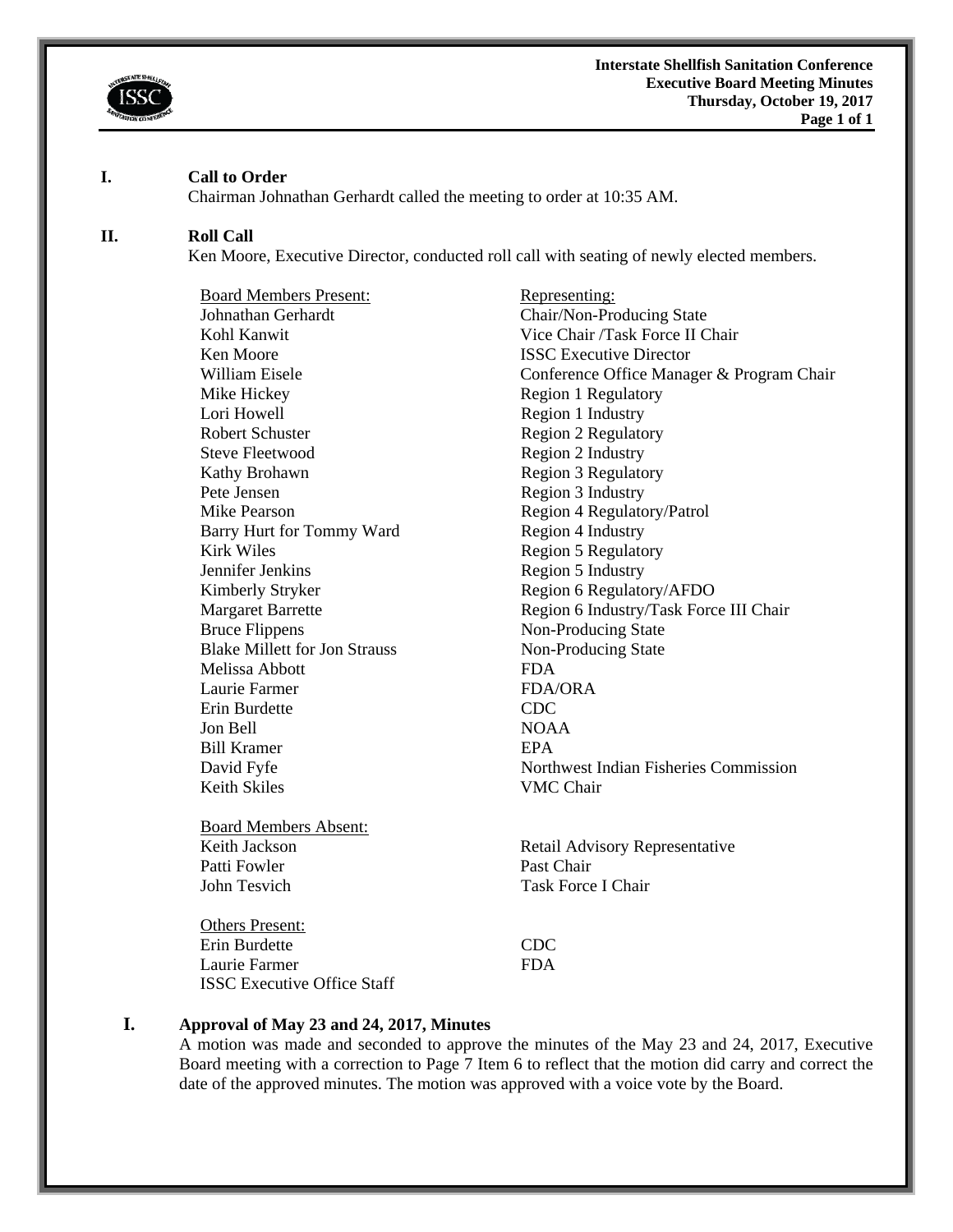

### **II. Introductory Comments**

A. Executive Board Chair Johnathan Gerhardt

Johnathan stated that the 2017 Biennial Meeting was an amazing display of everyone working together throughout the conference to move the program and the conference forward.

B. FDA

Melissa Abbott reported on the following:

- Training items
	- 1. FD242 Basic Shellfish Growing Area Course will be held in February 2018 in Denver, Colorado.
	- 2. FDA is working on Advanced Sanitary Survey course.
	- 3. FDA is creating OTED new course for LEOs titled "Shellfish Program Laboratory Methods and Evaluation Procedures", FD246 will be held in April 2018 in New York.
	- 4. FD243 Shellfish Patrol Course will be online
	- 5. Training presentations from regional meetings will be converted and available on YouTube.
		- a. Toxin Sources and Geographical Distributions
		- b. Biotoxin Management
		- c. Lab Methods and Rapid Tests
	- 6. The AFDO Shellfish/Milk Grant portal is open until October 30, 2018 and an AFDO representative was on-site during the 2017 Biennial Meeting to offer assistance to anyone applying for monies. Comments from Laurie Farmer explained what types of grants are available and how grant monies are to be awarded.
- Laurie Farmer explained the changes from ORA concerning specialist in the field. Specialists will not change unless necessary and there will be on two supervising specialists.
- FDA shared a copy of the Shellfish Compliance Program with ISSC and the document is now available online.
- No action was taken on Proposal 15-208 regarding Reduced Oxygen Packaging. FDA suggested this action indicating that additional studies are needed prior to adopting ROP control strategies to the NSSP. Peter Koufopoulos commented on the complexity and the expense of the research process involved for the study project to be completed.
- International Issues
	- 1. New Zealand has had a System Recognition agreement with the US since 2012 that renews at the end of the year. The US and New Zealand will be evaluating each other's programs. New Zealand will be going to Texas to begin evaluation of the US program. The US will be going to New Zealand at the end of 2018. The agreement will be renewed after all evaluations are completed.
	- 2. Canada plans to audit the US and will let FDA know the region they want to focus their audit.
	- 3. US/EU Equivalency Agreement

FDA will be able to proceed with the Federal Register Notice. FDA attorney review of the language is nearing completion. The agreement will initially cover trade between Washington, Massachusetts, the Netherlands and Spain for product from Class A growing areas only. A procedure to add other states will be included.

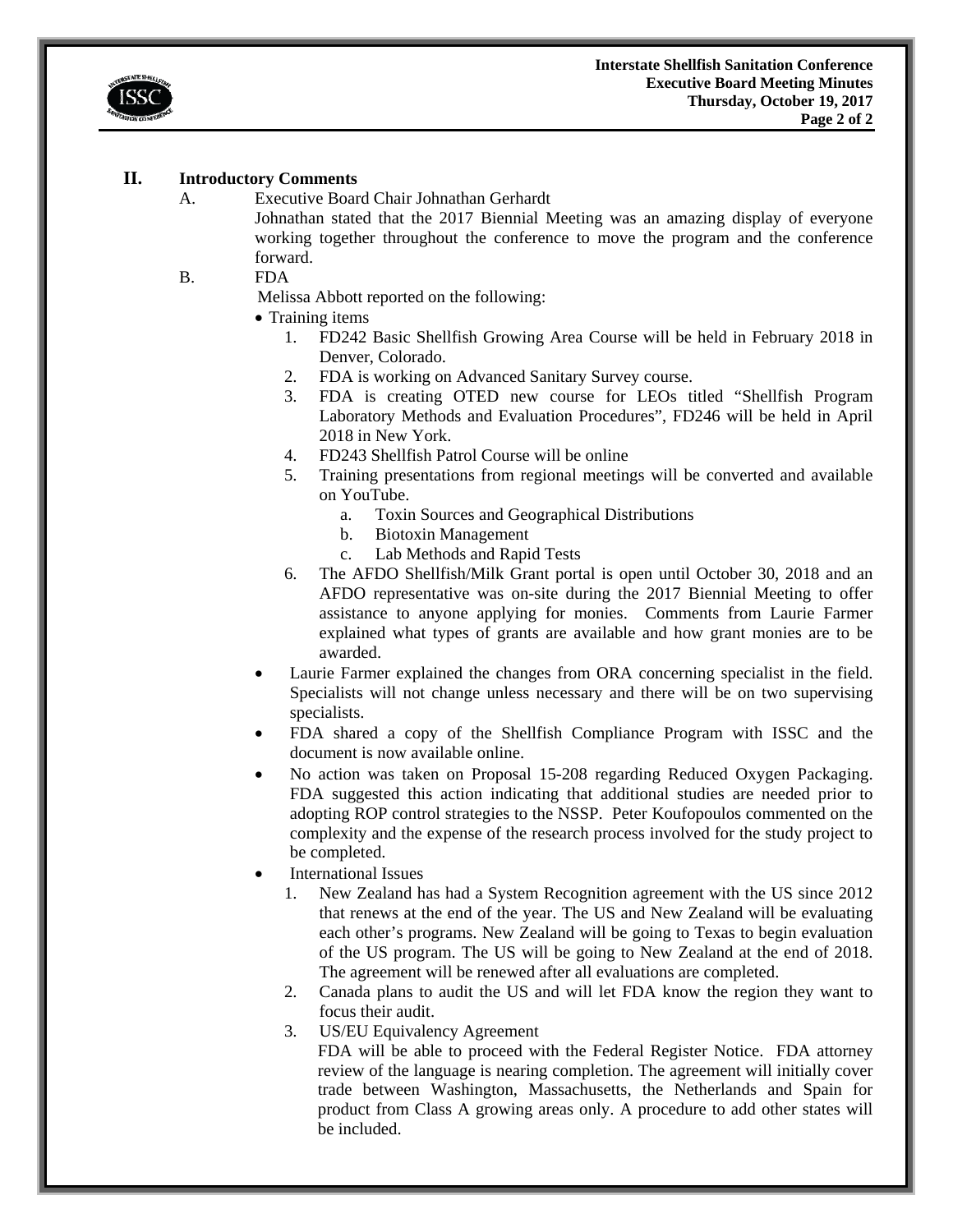

- 4. Mexico and Korea have MOU's with the US. New Zealand has a System Recognition Agreement and their program is considered equal to the US through an NSSP comparison for equivalency. Canada has a similar equivalency agreement with the US.
- 5. There is a new document that will be coming out called "The Technical Guidance for the Development of Growing Area Aspect of a Bivalve Sanitation Program" which is for lesser developed countries to use in developing a shellfish program.

# C. CDC

## Erin Burdette

 Appreciates the opportunity to attend the ISSC 2017 Biennial Meeting and for being able to sit on the Executive Board.

# D. NMFS

# Jon Bell

- There has been increased participation in NMFS by other organizations and experts.
- There are other areas of NOAA that have begun to participate in ISSC.
- NOAA has reorganized International Affairs and Seafood Inspection Organization which may affect the NMFS Seafood Inspection Program.

## E. EPA

- Bill Kramer
- See attachment which was distributed to the Board.

## **III. Program Chairman's Report**

A. Bill Eisele reported that the next Board meeting will be in April and the location will be determined. The normal rotation for the 2019 Biennial Meeting will put the meeting on the west coast.

# **IV. Status of the States**

- A. Status of the States has now switched to a fall report. A brief summary was provided by Melissa Abbott.
- B. Control of Harvest was presented by Raymond Burditt.
- C. Plant Evaluation Report was presented by Raymond Burditt.
- D. Growing Areas Report was presented by Quentin Forrest.
- E. Laboratory Evaluation Report was presented by Lizzie Evans.<br>F. Vibrio Evaluation Report was presented by Lizzie Evans.
- Vibrio Evaluation Report was presented by Lizzie Evans.
- G. Foreign Evaluation Report presented by Melissa Abbott.

## **V. Committee Reports**

A. Nominating Committee Report

Bill Eisele advised the Board that the Nominating Committee recommended re-election of Johnathan Gerhardt as Chair and Kohl Kanwit be elected as Vice Chair. A motion was made to accept the recommendation of the Nominating Committee. A motion was to accept the nominations by proclamation.

- B. Biotoxin Committee
- C. Joel Hansel reported the following to the Board:
	- Charge 1: Develop a Guidance Document for Marine Biotoxin Contingency Plans that includes guidance for development of end-product testing programs to address biotoxins in closed state waters.
		- 1. The committee discussed concerns in developing a guidance document that includes end product testing. Committee feels end product testing is a much broader issue and there should be a more comprehensive review of processes before end product testing.
		- 2. A motion was made to refer this charge back to the Biotoxin Committee with a charge to review the Biotoxin Workshop Report and the information contained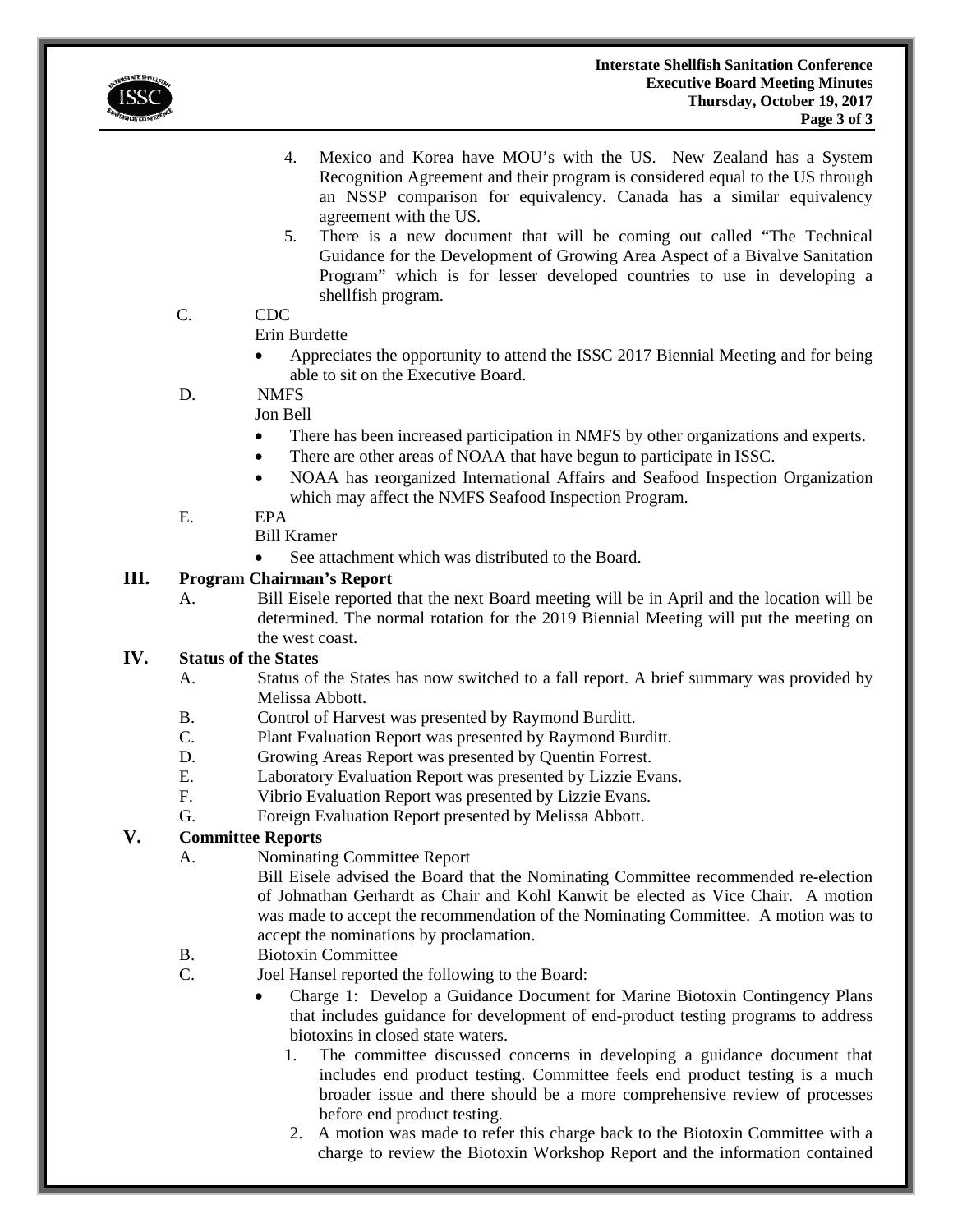

within and begin a discussion regarding the development of a guidance document that would provide guidance for the use of end product testing in biotoxin programs. The motion was approved by voice vote of the Board.

- Charge 2: Assess Biotoxin testing inconsistencies in current state practices and the NSSP Guidance Document.
	- 1. A summary of the Biotoxin Workshop held in Washington, DC was provided to the committee. The summary clearly identified inconsistencies in State programs and the NSSP.
	- 2. The committee needs to be able to review the report fully to complete this charge.
	- 3. A motion was made to charge the committee to review the testing inconsistencies that exist in state programs and to determine the public health significance of those inconsistencies. The motion was approved by voice vote of the Board.
- Charge 3: Continue providing guidance and recommendations to the ISSC Executive Board concerning Biotoxin issues.
	- 1. The Committee requests that the Executive Board consider expanding the charges of the Committee to now include a more complete review/discussion of the inconsistent nature of Marine Biotoxin Monitoring Programs, which may include but not be limited to development of recommendations that would create a consistent foundation of basic components to be used across all state programs, which will assure minimal compliance with the requirements currently suggested in the NSSP regarding marine biotoxins, but still allow the necessary flexibility that may be required on a state-by-state basis.
	- 2. The committee also requests the Executive Board determine if additional workshops or other meetings might be required to address this issue, and allow the Biotoxin Committee to operate as a standing committee.
	- 3. A proposal will be addressed in 2019 to address the definition of a "standing" committee. No further action needed.
- Charge 4: Continue to identify new laboratory methods and technologies that could enhance the ability of the NSSP in addressing Biotoxin issues associated with shellfish consumption.
	- 1. All ISSC members should continue dialog with researchers and private industry as opportunities arise to encourage submission of promising new methods or existing method matrix expansions to the Conference for consideration.
- D. Foreign Relations Committee
	- David Fyfe reported to the Board that FDA, EPA, NOAA, New Zealand, Canada and Korea each reported to the Foreign Relations Committee. Mexico was not represented at the meeting. Hongsik Yu volunteered to serve for South Korea on the Committee.
- E. Traceability Committee
	- Bill Dewey reported to the Board that the Committee discussed CFP Issue 2016-I-023 which was adopted by the CFP. Issue 2016-I-023 included two recommendations:
		- 1. Modification of Section 3-203.12(A) of the 2013 FDA Food Code from a Priority Foundation to a Priority Violation.
			- FDA, upon further review, thought that changing the criticality code would create inconsistency in the Food Code. FDA requested concurrence from the Executive Board of CFP. The Executive Board of CFP did not concur. FDA decided not to include the change in the Food Code.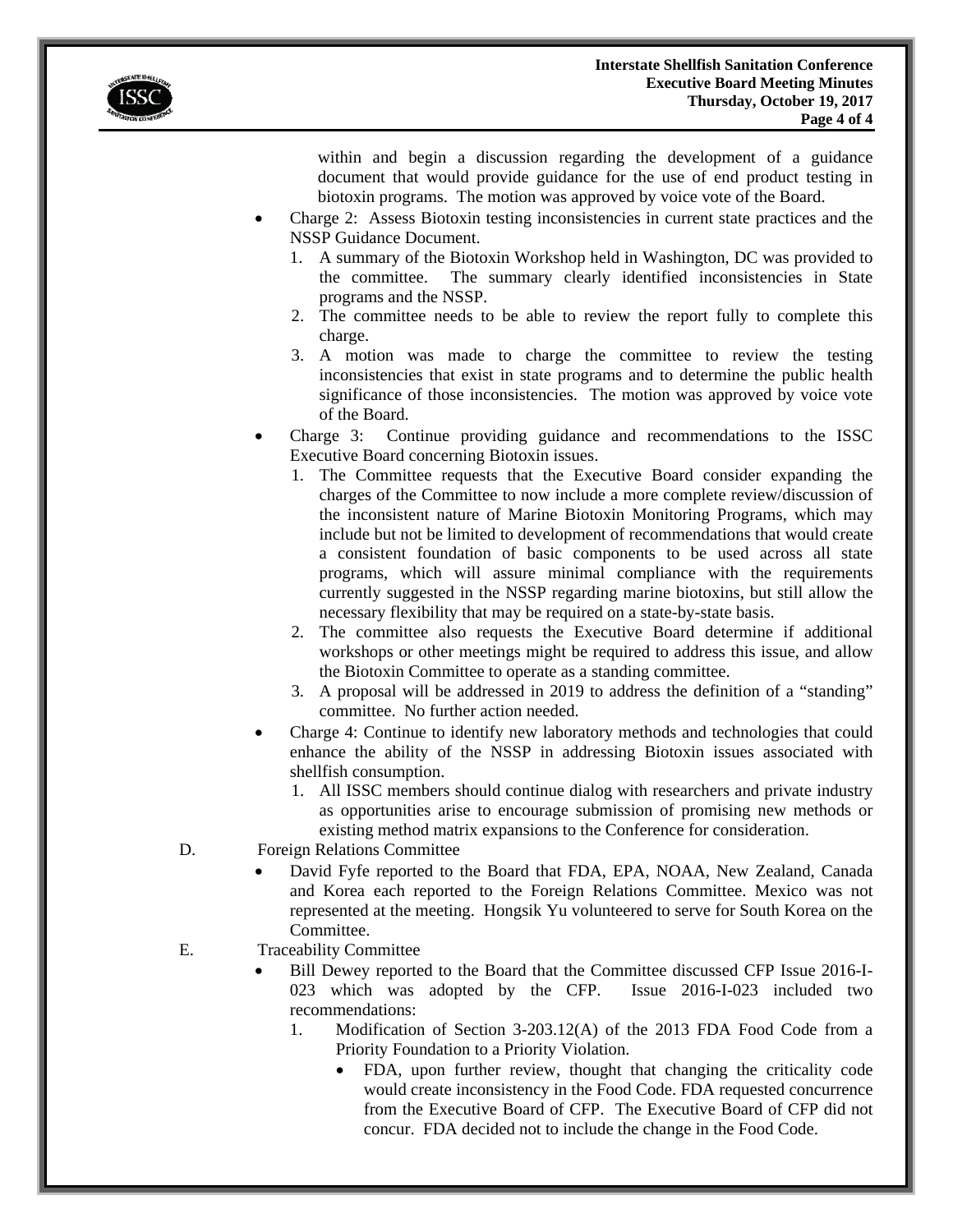

- 2. The FDA begin discussions with the ISSC and Conference for Food Protection to identify steps that can be taken to enhance implementation and enforcement of shellfish record keeping at retail establishments.
	- The ISSC, FDA, and CFP are discussing plans to accomplish recommendation (2).
- Ruth Posadas provided paper on DNA laced spray technology.
- The Committee recommends ISSC organize a workshop to include representatives from FDA, ISSC, CFP, shellfish dealers, the wholesale, restaurant and retail sectors and point of sale software companies to identify steps that can be taken to enhance implementation and enforcement of shellfish record keeping at retail establishments. ISSC, FDA, and CFP will speak and provide a report at the spring board meeting regarding resources available and ideas.
- F. Training Committee
	- No recommendations because there was no quorum
	- Refer all recommendations by committee members back to committee to provide a comprehensive plan for the training of state individuals implementing elements of the NSSP program.
- G. *V.v.* Illness Review Committee
	- Concerns were voiced regarding ISSC use of *V.v.* illness data. Discussions between CDC, FDA and ISSC to address these concerns should occur.
	- Chapter II requires ISSC to count cases.
	- A motion was made to expand the charge of the Committee to develop a Standard Operating Procedure or to modify Procedure XVI. The motion was approved by voice vote of the Board.
- H. Shellfish Restoration Committee
	- Jeff Kennedy reported to Board that the Committee is requesting that Shellfish Restoration BMP's be reviewed and revised with the goal of producing guidance documents.
	- A motion was made to charge the committee to review BMPs and convert documents into guidance documents that can be used as guidance. The motion passed by a voice vote of the Board.
- I. Import Assessment
	- Ken Moore reported to the Board that the Committee discussed how the development of a quantitative test for "raw versus cooked" would greatly improve the ability for FDA to address shellfish imports that are being mislabeled. A test would allow the product to be held by the federal agency prior to entering the domestic market. Additionally, a test would assist in addressing the problem of non-MOU raw shellfish entering the United States.
	- Motion for the Executive office to poll states for contact information once Kris Phelps has identified exactly what contact information is needed. The motion passed by voice vote of the Board.
	- Kris Phelps will provide the type of information the Committee wants to make available through the use of a database.
	- FDA and NMFS review the recommendation of the Committee to request federal agencies (FDA and NOAA) to review potential overlapping authority regarding the trade monitoring program administered by NOAA and let ISSC know about what their recommendation might be at the Spring board meeting
- J. Plant Standardization
	- Kim Stryker reported that there may be inconsistencies in the field guide. ISSC is requesting FDA to review the 3rd paragraph of the Committee report and report at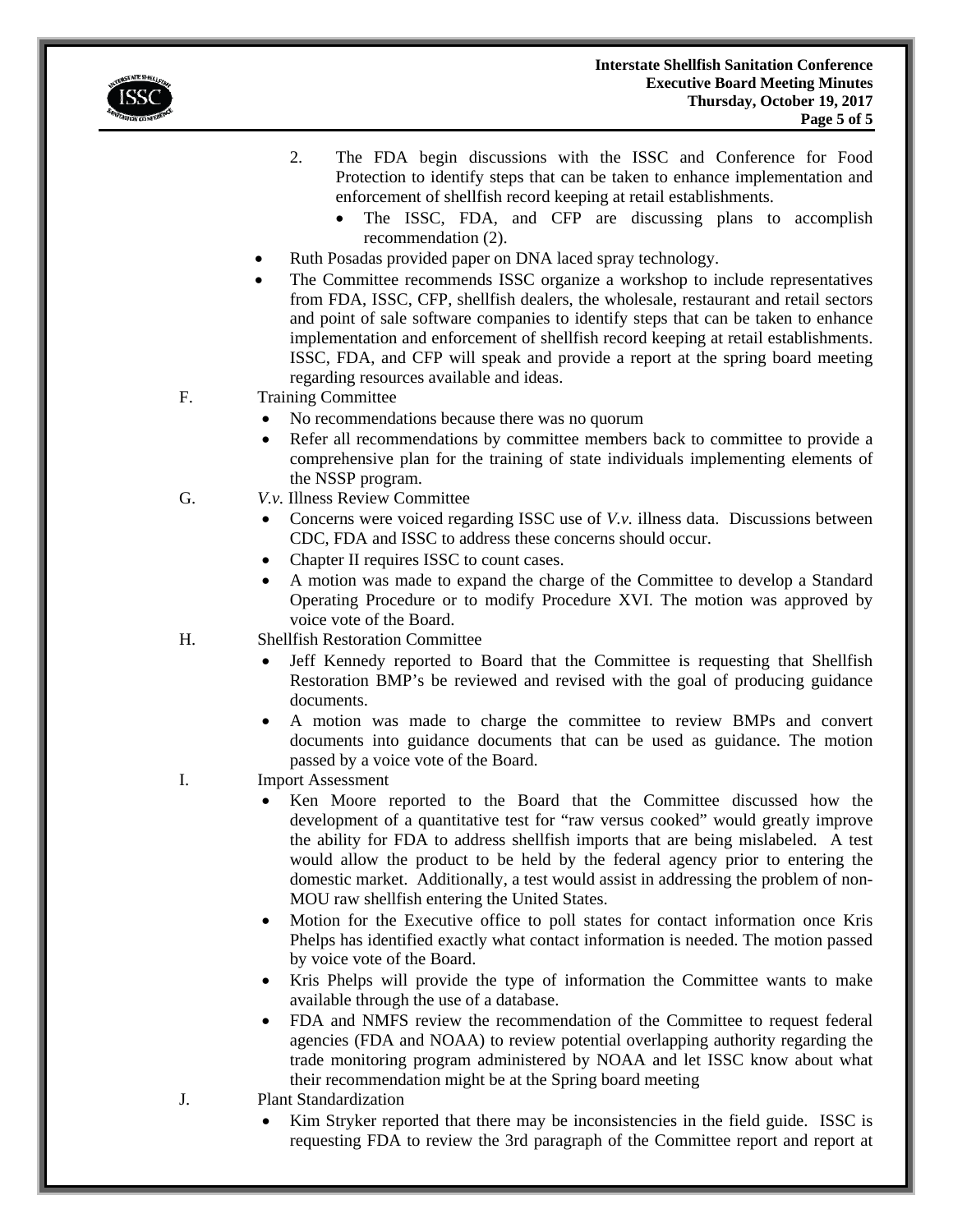

the Spring Board meeting what the status of the document is and who should be using it.

Kim Stryker shared a violation spreadsheet

K. Research Guidance

- Ken Moore reported to the Board the Committee recommends surveying the membership to prioritize research needs with a survey to be developed by Ken Moore and Bob Rheault.
- A motion was made for the Committee Chair and Executive Director to develop a survey to prioritize research. The motion was passed by a voice vote of the Board.

### **VI. Old Business**

A. Chandler vs ISSC

Ken Moore advised the Board that the lawsuit had been dropped.

### **VII. New Business**

- A. Proposal 13-200
	- The VMC recommended the Conference support and promote the collection of production data and recommends in every case possible the data be provided in product form. Action was covered by the action of the Production Reporting Committee.
	- The VMC recommended that the ISSC continue to identify funding to collect data regarding shellfish consumption patterns to include serving size and product form and also distribution patterns.
	- VMC recommended the Conference identify funding to conduct pilots in each region of the country to gather information on consumption patterns, including collection of data regarding the number of shellfish consumed per serving.
	- The Executive Office will investigate the collection of data and report at the Spring Board Meeting
- B. Proposal 13-204
	- VMC recommends the following:
	- Recommended that the VMC routinely compile and evaluate the information included in a., b., and c. below.
		- a. Assess regional and environmental differences that may better define the combination(s) of post-harvest time and temperature controls that will be most effective for a given region or state.
		- b. Ensure that the results of research efforts will be fully considered by the membership of the ISSC.
		- c. Submit state and industry data and information relating to efforts associated with time and temperature assessments and control activities.
	- Additionally, recommended:
		- d. The development of a database of current V.p. research to make it more accessible to the ISSC.
		- e. Based on the information discussed at the V.p. Workshop, recommended that no additional controls be included into the Model Ordinance at this time.
	- The Executive Office will gather the needed information from a., b., and c.
	- asked for guidance on the studies needed for implementation. The Executive Office will also attempt to find research that not be known. Executive Office will investigate and will get back with Board in the spring
	- C. Proposal 13-209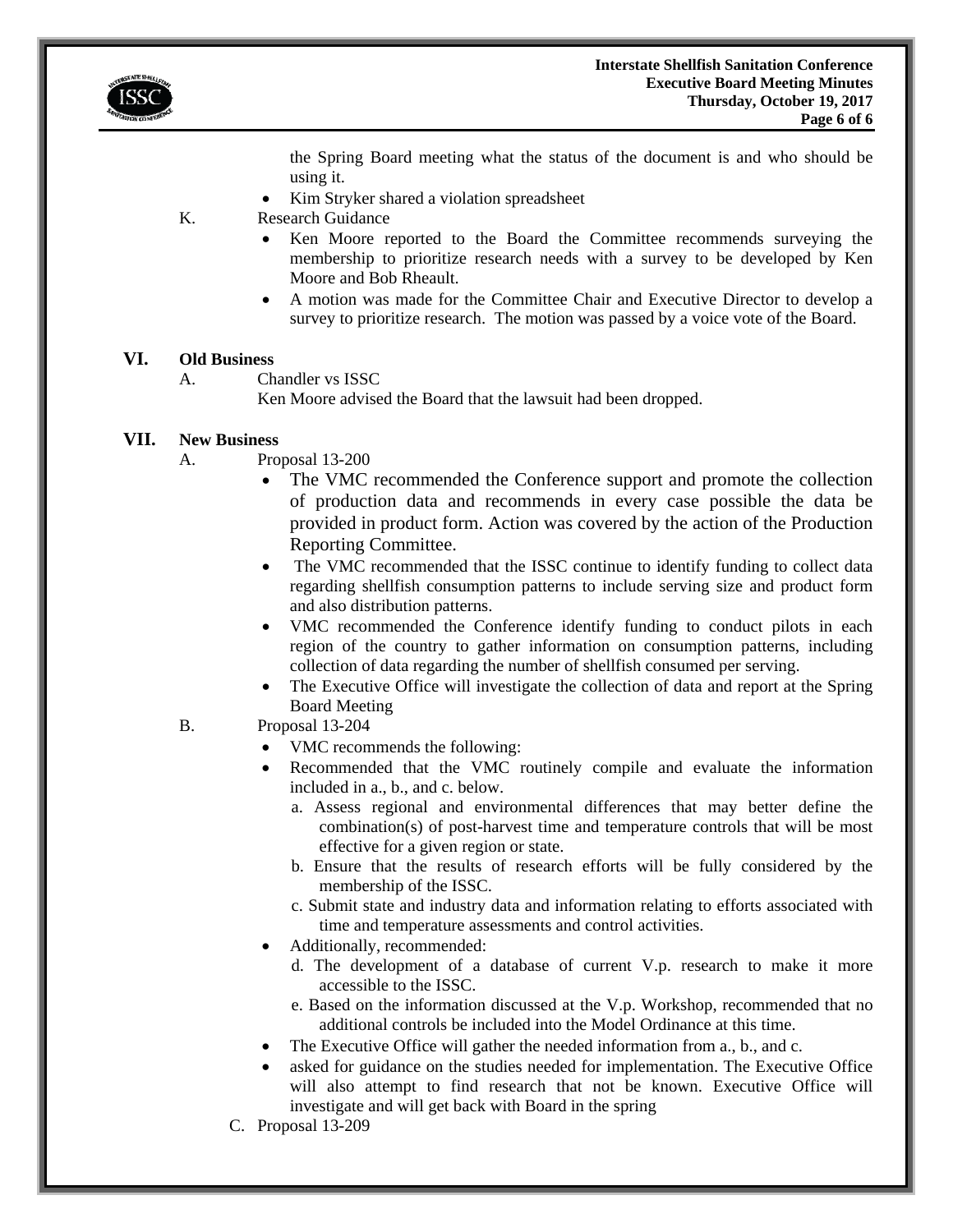

- Task Force II requests the Conference seek additional funding to allow further studies to be performed for various practices, treatments, and techniques taking into account regional and state differences.
- Information could be gathered from state studies. The Study Guidance Committee is available to assist with study design.

### **VIII. VMC Report**

- A. Charge 5: Collaborate with the Education Committee on Vibrio education issues and recommendations.
	- No recommendations at this time.
- B. Charge 4: Annual Review of Trends in V.p. illness.
	- Recommends ISSC continue to work with the FDA and CDC to identify the sources of shellstock contributing to the illness rate. Executive Director will schedule a meeting with FDA and CDC to discuss and will report at the Spring Board Meeting.
	- The VMC recommends that the ISSC report to the Executive Board annually the status and quality of state production data. No action needed.
	- The VMC recommends that the FDA prioritize annual production reporting in their state evaluations. A motion was made to formally request that FDA prioritize annual production reporting in their state evaluation. The motion passed by voice vote of the Board.

### **IX. New Business (continued)**

- D. Vibrio Research Funds
	- Once research needs have been prioritized, a RFP will be developed. Funding availability for Vibrio research is an issue. Finding vibrio markers should be a priority. A possible event response type funding for Vibrio will be discussed.
	- New CIDT testing may affect reporting and responses. A motion was made for a workgroup to develop and provide guidance to states as to how to use the CIDT information that will be received as a result of the change in applying the regulatory response requirements of Chapter II. The motion was accepted by voice vote of the Board.
	- Very few environmental samples have been found during an illness event. It was suggested that it may be possible to have a sample retention program. An RFP could be used to get information on how to do this.
- E. Committee Structure and Process
	- There is a need to improve the committee process and this will be discussed at the Spring Board meeting.
- F. Improving conference participation will be part of the committee structure discussion. The Executive Director will survey states and industry to find out why people are not being heard at the Biennial Meeting.

# **X.** Executive Session

The Board went into Executive Session at 3:57 PM and the audience was requested to leave the room.

- **XI.** Return to Open Session The meeting returned to open session at 4:13 PM
- **XII.** Adjournment